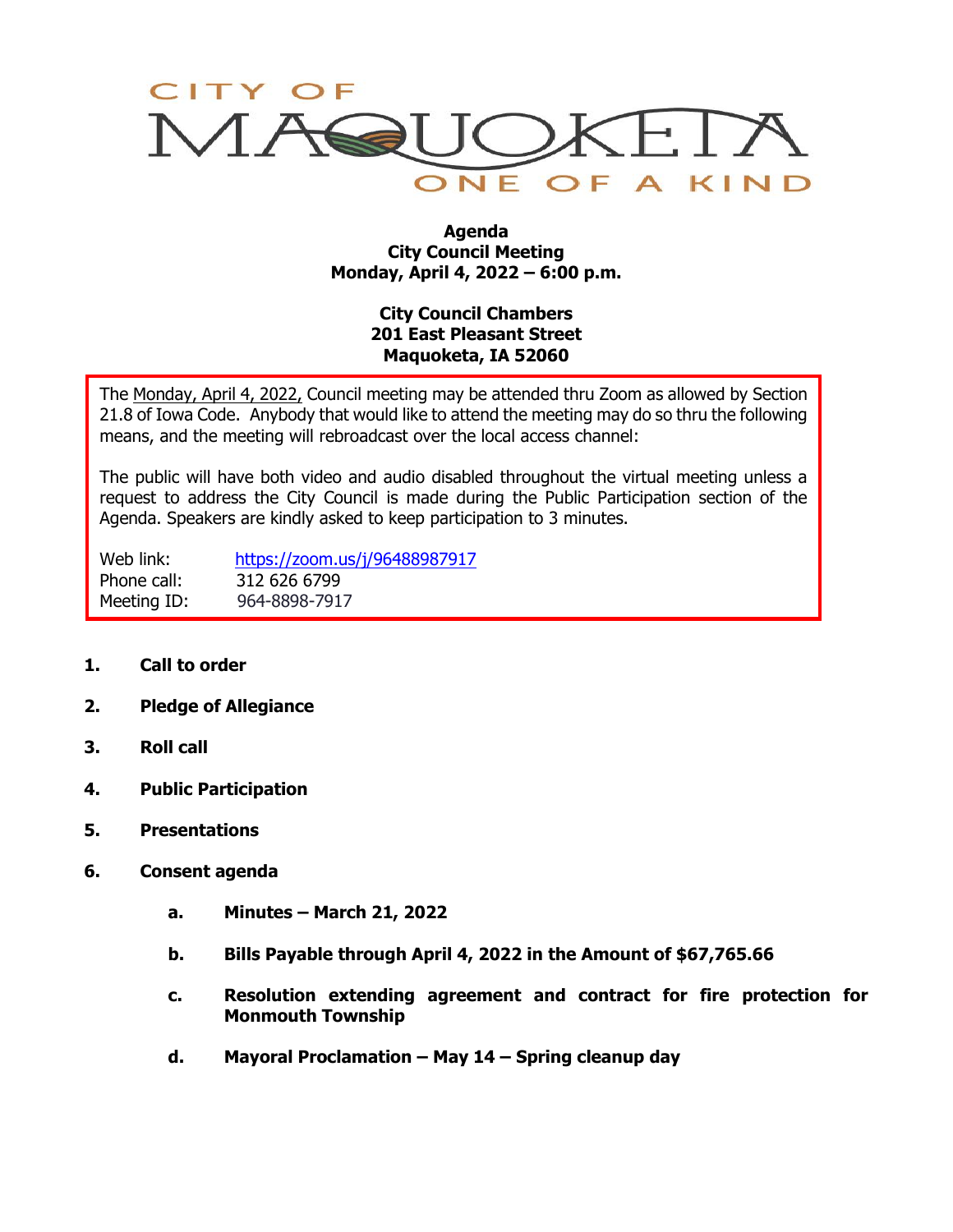- **e. Amendment #1 to the Sheets Construction contract for Maquoketa Art Experience – Upper Apartments**
- **f. Resolution approving 2022 Annual Schedule of Meetings**
- **7. Public Hearings**
	- **a. NONE.**
- **8. Old business**
	- **a. Discussion and possible motion approving snow route parking ticket increase to \$50.00**
	- **b. Discussion and possible motion approving penalty in the amount of \$50.00 effective May billing cycle for failure to have endpoint installed**
	- **c. Discussion and possible motion approving increase of Horseshoe Pond Campground rates to \$20 per night and \$126 per week**
	- **d. Resolution approving fees and charges for City equipment and services**
- **9. New business**
	- **a. Resolution approving Investment Policy**
	- **b. Resolution approving Purchasing Policy**
	- **c. Resolution authorizing the award of South Main Street Connector Trail Construction contract to Eastern Iowa Excavating and Concrete LLC in the Amount of \$161,066.50.**
	- **d. Resolution authorizing the City Clerk to make appropriate interfund transfers of sums and record the same in the appropriate manner for FY 22/23 for the City of Maquoketa, Iowa**
	- **e. Ordinance amending Title 3, Chapter 3B, Section 23, pertaining to parking on snow routes of the Code of Ordinances of the City of Maquoketa, Iowa – first reading**
	- **f. Ordinance amending Title 6, Chapter 4, Section 18, pertaining to water utility billing rates, of the Code of Ordinances of the City of Maquoketa, Iowa – first reading**
	- **g. Ordinance amending Title 6, Chapter 22, Section 5, pertaining to storm water billing rates of the Code of Ordinances of the City of Maquoketa, Iowa – first reading**